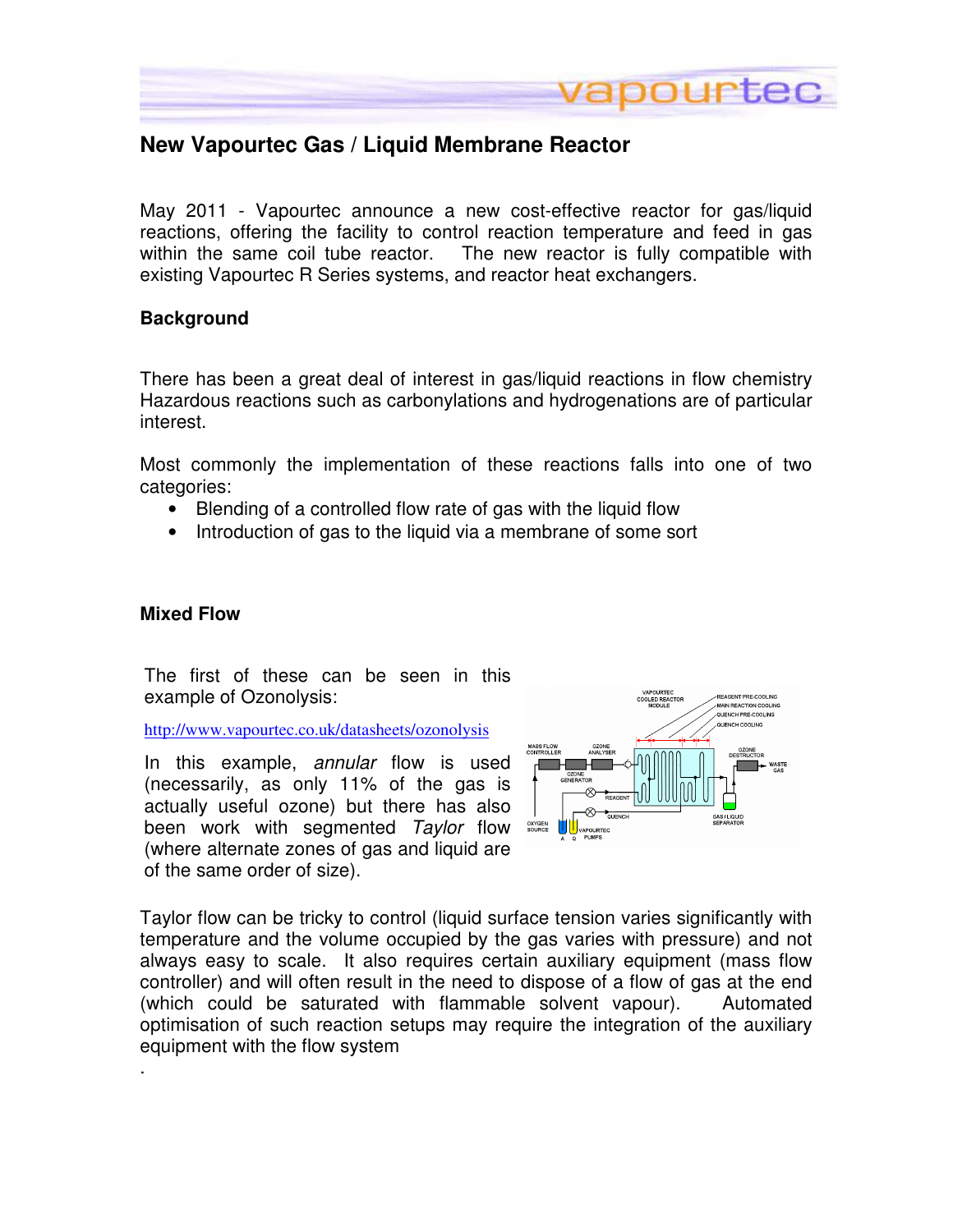

### **Membrane Reactors**

Some membrane reactors involve very small machined or chemically etched holes in a metal membrane but these involve extremely precise management of the pressure difference between the gas and the liquid.

More recently, "tube within a tube" membrane reactors have become available, featuring a semi permeable tube that permits gas but not liquid to pass through.  $1$ 

Compared with the mixed flow method, the gas management of a "tube within a tube" diffusion membrane reactor is less complex.

Instead of requiring a mass flow controller, the flow of gas can be controlled simply with pressure regulation. There is still some control involved to keep the pressure differential between the gas and liquid within a certain range, but this is fairly straightforward to manage (even manually) as a control range as broad as a few bar is all that is required.

The common way to use a membrane reactor up until now has been to use the membrane as a way of introducing dissolved gas into one reagent stream before carrying out the actual reaction. This saturated stream is then mixed with other reagents and fed into another reactor where temperature is then raised to the desirable reaction conditions and the reaction takes place.

This does, however, suffer from a significant drawback. The amount of gas that can be supplied to the reaction is limited by its solubility in the solvent, regardless of the effectiveness of the membrane. With some gases (for example  $H_2$ ) the solubility in desirable solvents is low.

Carrying out the reaction within the membrane reactor addresses this but thus far control of temperature in the membrane reactor has not been available so reactions carried out within the membrane reactor have tended to be reactions that can be completed rapidly at room temperature.

But there is now a solution.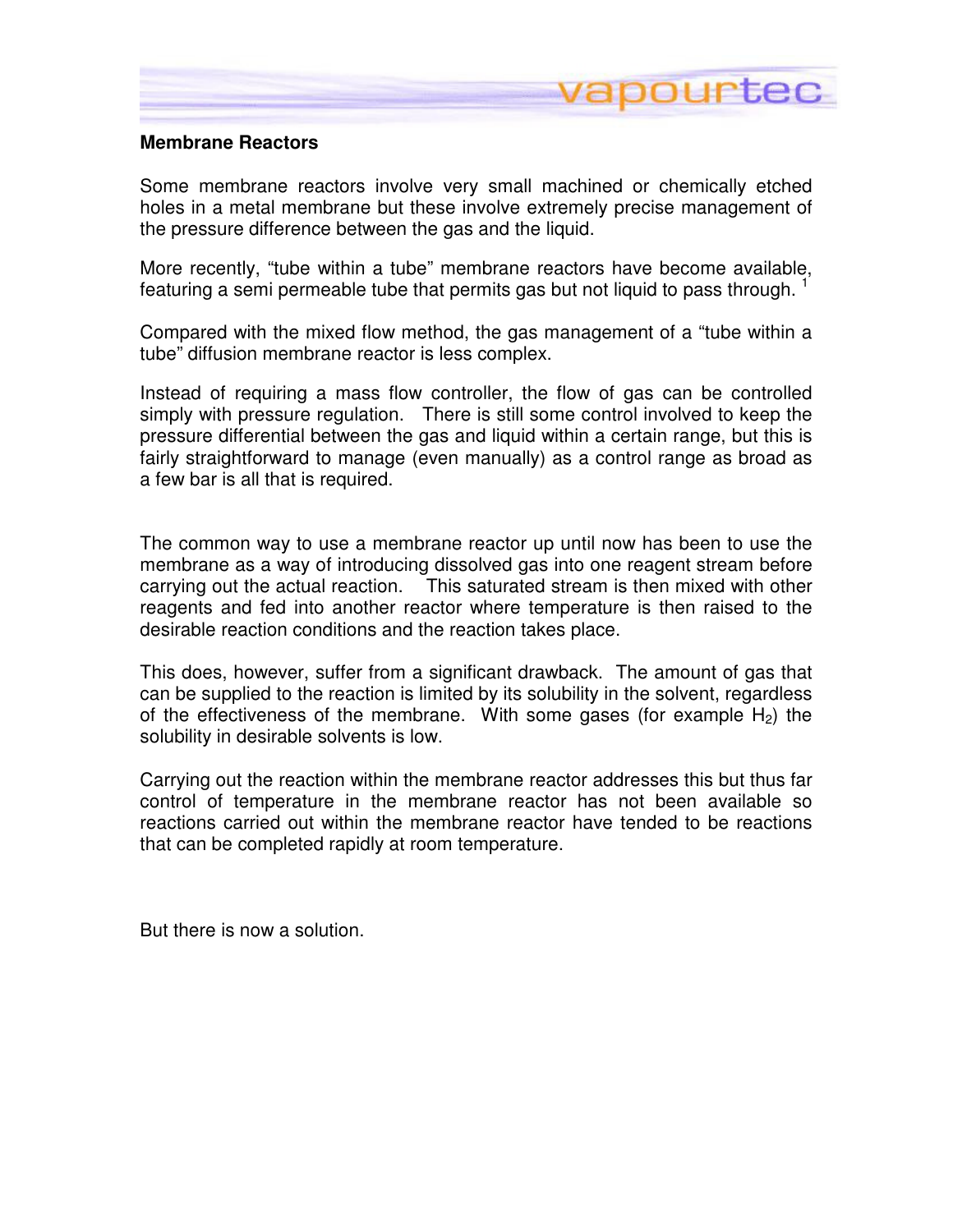

## **The New Vapourtec Gas / Liquid Reactor**

Vapourtec have developed a tube in tube reactor which is compatible with all existing R Series systems.

With the Vapourtec platform, all tube reactor coils are contained within an insulated glass manifold (shown, right) and the temperature is controlled by rapidly circulating gas. Coils can be changed in seconds, and up to 4 separate manifolds can be used for multiple reaction steps or increased scale.

Standard coils available include PFA (fully acid resistant) , Stainless steel (316L or Hastelloy®) for reactions up to  $250^{\circ}$ C, and copper for Cu catalysed reactions.



**A standard manifold with PFA coil reactor**



The new gas/liquid reactor fits into the standard glass manifold just like any other, so is compatible with all existing R Series systems immediately.

Liquid is fed through the coil just like any other reactor, but there is also a connection for gas which is fed at the desired pressure from a regulated supply.

The reactor can be used in two ways

- pre-dissolving the gas into the liquid before the reaction
- performing the reaction in the new reactor, feeding gas as it is consumed by the reaction

These are explained overleaf.

**Vapourtec Tube in Tube Gas Reactor, shown running at 100<sup>o</sup>C**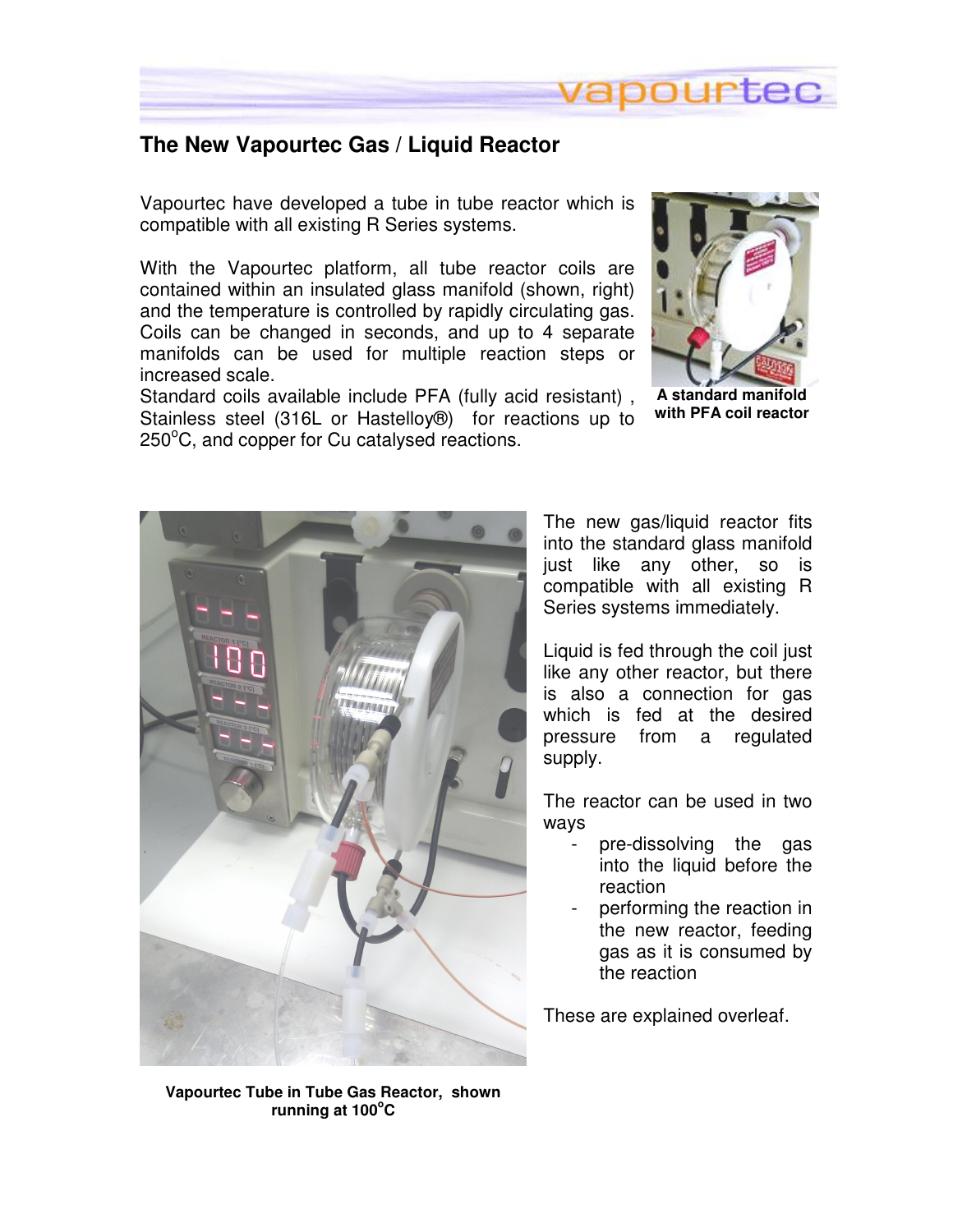

## **Pre-dissolving the gas in the reagent stream**

As mentioned above, this method involves saturating one reagent stream with gas before the reaction itself.

It is limited by the solubility of the gas in the reagent and solvent liquid stream, which for some gases will impose quite a significant limitation on the concentration at which the reaction can be run with useful conversion.

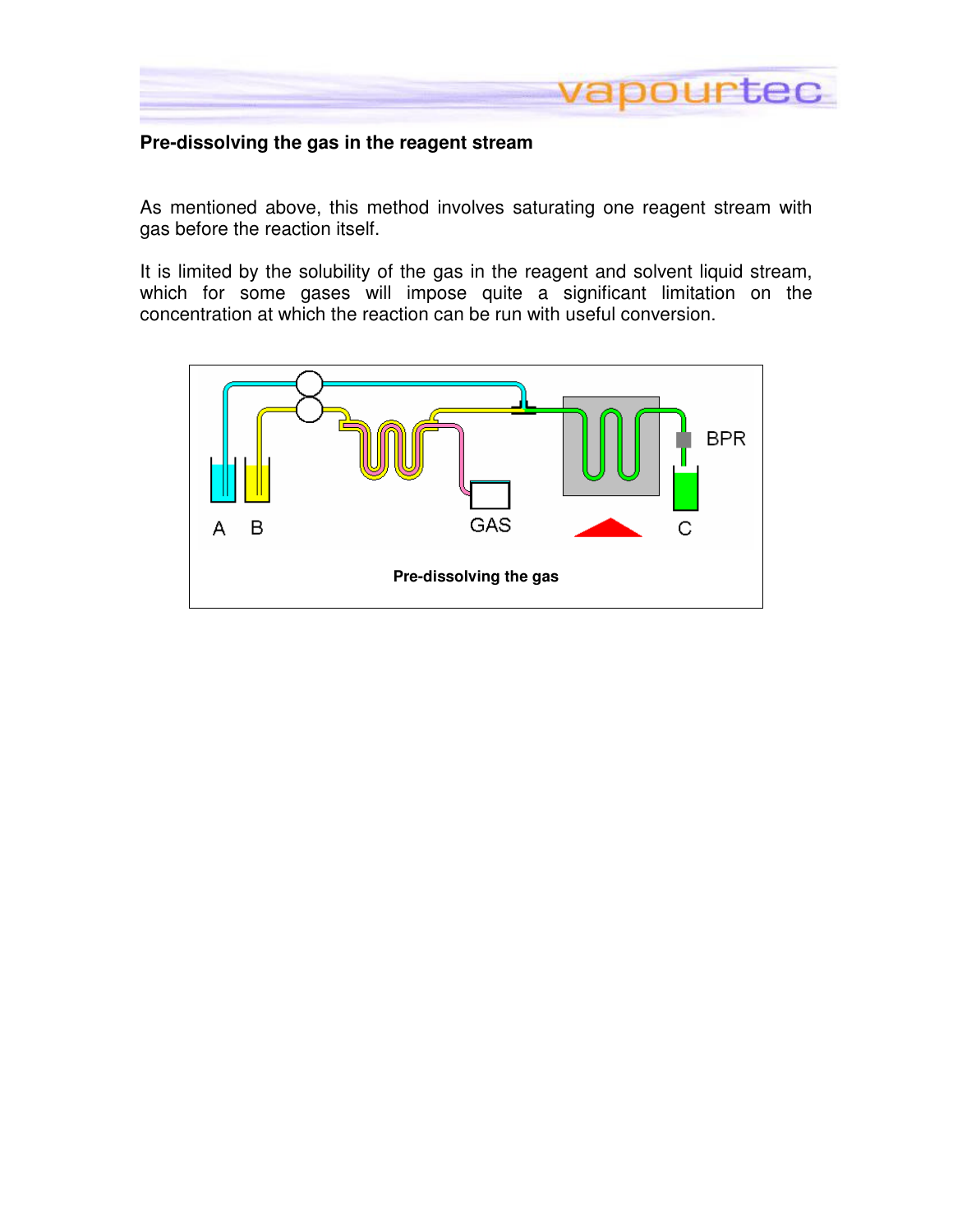

## **Feeding the gas into the reaction as it is consumed**

Because the new Vapourtec reactor is compatible with the existing R4 reactor heater, it is possible to use it for the main reaction, controlling the reaction temperature as required while feeding in gas.

Therefore the solubility of the gas in the solvent/reagent is no longer the limiting factor. As gas is consumed by the reaction, more is fed into it.

The limiting factor may then become the rate at which gas can be fed through the membrane.

This is determined by a number of factors, including the gas pressure setting, the temperature of the membrane, and the gas molecule in question. ( $H_2$ , for example, is small and will diffuse at a greater rate than, say  $CO<sub>2</sub>$ , all other things being equal).



### **Considerations with Gas / Liquid Reactions using a Membrane**

The rate of diffusion of gas through the membrane into the liquid is dependent on gas pressure (but not liquid pressure), the size of gas molecule and the temperature.

(The temperature which influences gas diffusion at the membrane is in effect the temperature of the liquid).

The gas pressure needs to be controlled within a certain range for effective use. If the gas pressure significantly exceeds the liquid pressure, bubbles may form in the liquid within the reactor, which is not desirable (it's not very reproducible and it makes residence time calculations inaccurate).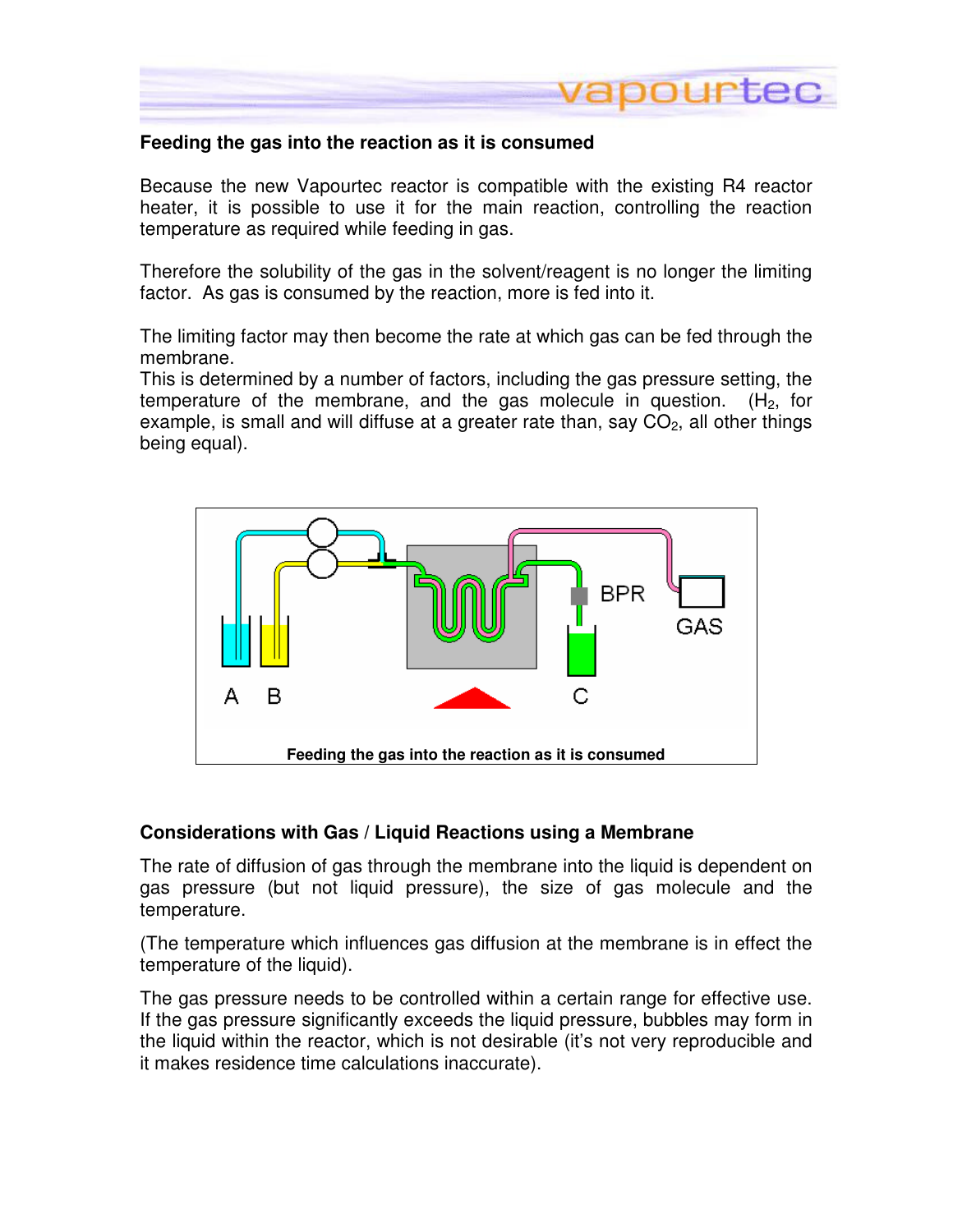

## **Increasing the gas flow**

If required it is possible to increase the scale of the reaction and the gas flow by using more than one reactor in series. The Vapourtec system can heat up to four gas membrane reactors in series.



## **References**

1. Polyzos, M. O'Brien, T .P. Petersen, I. R. Baxendale and S. V. Ley, Angew. Chem. Int. Ed., **2011**, 50, 1190. **http://dx.doi.org/10.1002/anie.201006618**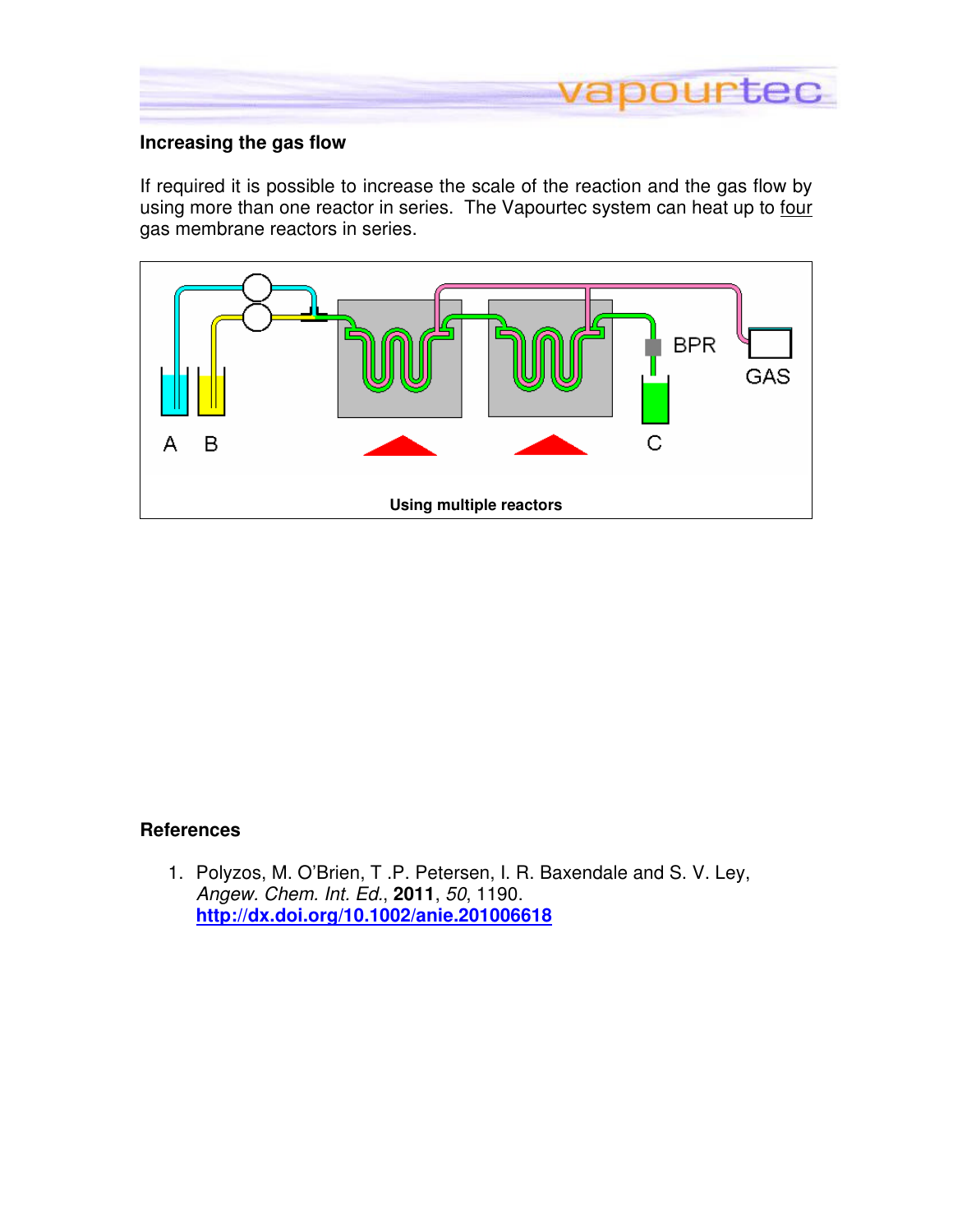

## **FAQ**

- **Q Is this new reactor coil compatible with my existing Vapourtec glass manifolds ? A** Yes.
- **Q Is the reaction visible ?**<br>**A No.** stainless steel is used
- **A** No, stainless steel is used for the outer tube
- . **Q is this compatible with my existing FlowCommander™ software ?**<br>A Yes Flow Commander™ just needs to know the reactor volume and all
- **A** Yes, Flow Commander™ just needs to know the reactor volume and all collection timings will be correctly calculated
- **Q What temperature range is this available for**
- A Ambient to 150<sup>°</sup>C (in a standard glass manifold).
- **Q** Is there a high temperature version (up to 250 °C)
- **A** No

#### **Q Is there a strong acid resistant version ?**

**A** No, stainless steel.is used as part of the wetted path

#### **Q Is there a cooled (below ambient) version of the larger reactor ?**

**A** Not at this time. However, note that an exothermic reaction above ambient can be effectively controlled, as with all Vapourtec reactors.

#### **Q Is the reactor temperature under the control of FlowCommander software ?**

**A** Yes, it is controlled just like any other reactor in the Vapourtec system. So you can use FlowCommander to automate a series of gas reactions at different temperatures. Or if you do not use FlowCommander, the temperature is set using the R4 front panel.

#### **Q How quickly can the temperature be changed ?**

**A** As with all Vapourtec reactors, the thermal inertia is small, so temperature set point changes are rapid, whether the temperature is rising or falling.

#### **Q How accurate is the temperature measurement ?**

**A** The temperature probe measures the temperature at the steel wall of the reactor liquid tube, so is absolutely representative of the liquid temperature.

# **Q** How is the gas controlled<br>**A** The user feeds gas via a pr

**A** The user feeds gas via a pressure regulator into the gas ports on the reactor. Currently this is manually controlled. At a later date Vapourtec expect to announce an automated gas management accessory, which would maintain gas pressure at the optimum pressure at all times.

#### **Q How much does this reactor cost ?**

**A** Please contact Vapourtec.

#### **Q When is this item available for delivery ?**

 $A = 1<sup>st</sup>$  July 2011

#### **Q Has this been used for actual work yet ?**

**A** At the time of writing, work has already been submitted for publication.